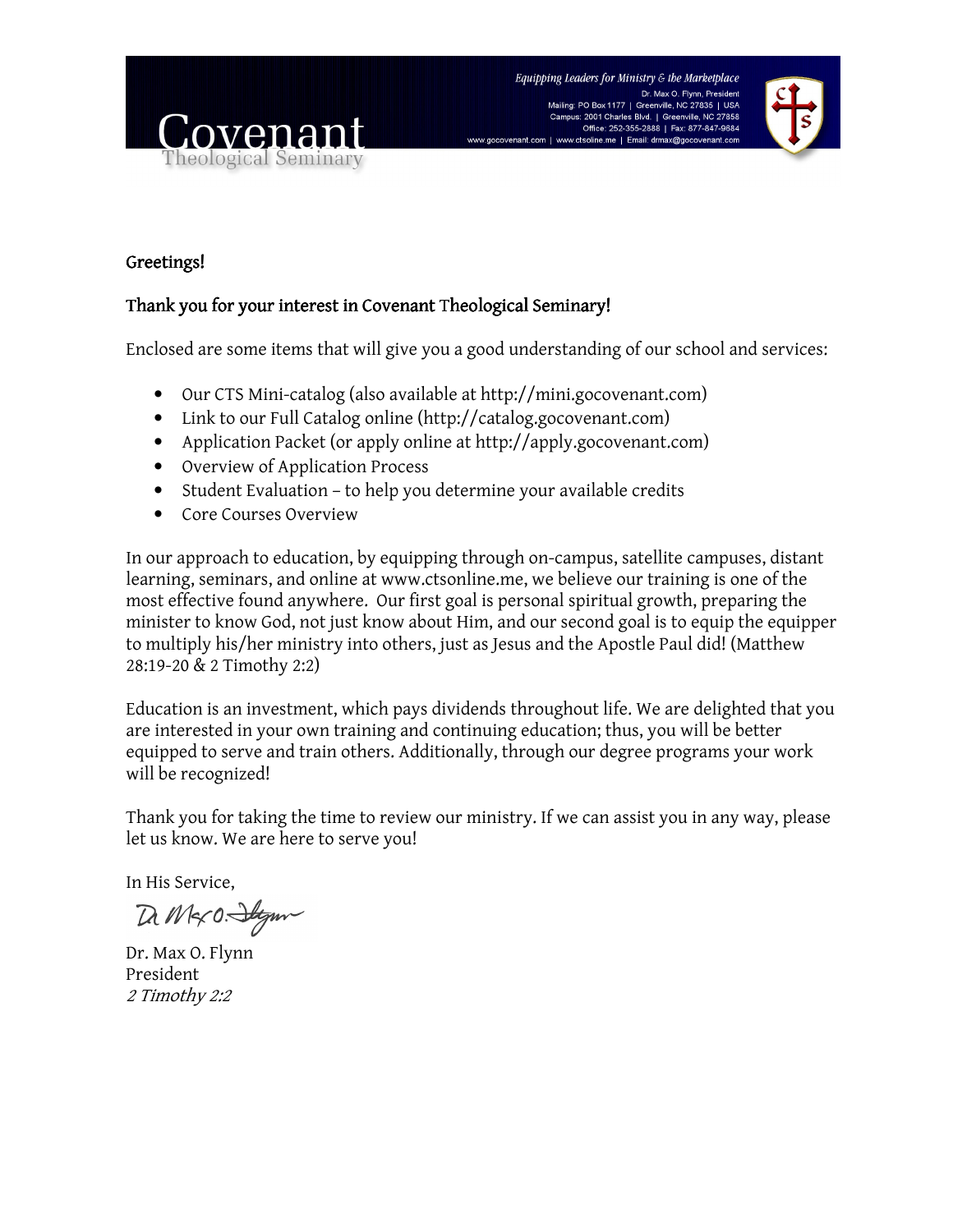# COVENANT THEOLOGICAL SEMINARY

(This form may be filled out online at www.gocovenant.com)

#### \_\_\_\_\_\_\_\_\_\_\_\_\_\_\_\_\_\_\_\_\_\_\_\_\_\_\_\_\_\_\_\_\_\_\_\_\_\_\_\_\_\_\_ NAME OF FACILITATOR (NOT the Ministry)

#### APPLICATION FOR ADMISSION

I hereby request application to Covenant Theological Seminary (CTS); whereby, I may "study to show myself approved to God, a workman that need not be ashamed." I submit myself to the Lordship of Jesus Christ, my Lord, and my Savior. I submit this application to Covenant Theological Seminary in the witness of God and in obedience to His call upon my life. I hereby declare I will fulfill His "calling" upon my life, complete all studies as directed by the Lord and representatives of CTS and enter the harvest fields as a laborer for the GOSPEL MINISTRY of Jesus Christ.

#### PLEASE PRINT LEGIBLY

| Circle One: Dr. Rev. Mr. Mrs. Ms. (Maiden Name) _________________________________ |  |  |
|-----------------------------------------------------------------------------------|--|--|
|                                                                                   |  |  |
|                                                                                   |  |  |
|                                                                                   |  |  |
|                                                                                   |  |  |
|                                                                                   |  |  |

### PLEASE SELECT TYPE OF DEGREE AND AREA OF STUDY DESIRED

| <b>ASSOCIATE DEGREES PROGRAMS</b>                                                                                               |                                              |
|---------------------------------------------------------------------------------------------------------------------------------|----------------------------------------------|
| Associate of Biblical Studies                                                                                                   | Associate of Ministry                        |
|                                                                                                                                 |                                              |
| <b>BACHELOR DEGREE PROGRAMS</b>                                                                                                 |                                              |
| Bachelor of Biblical Studies                                                                                                    | <b>Bachelor of Ministry</b>                  |
| Bachelor of Ministry in Intercultural Studies                                                                                   | Bachelor of Theology                         |
| _ Bachelor of Ministry in Christian Education                                                                                   | Bachelor of Ministry in Christian Counseling |
|                                                                                                                                 |                                              |
| <b>MASTER DEGREE PROGRAMS:</b> (minimum of 30 credit hours beyond bachelor degree)<br>Degrees marked with an * require a thesis |                                              |
| ___ Master of Ministry                                                                                                          | $\_\_\$ Master of Theology*                  |
| Master of Ministry in Christian Counseling                                                                                      | Master of Ministry in Christian Education    |
| Master of Ministry in Intercultural Studies                                                                                     |                                              |
|                                                                                                                                 |                                              |
| <b>DOCTORAL PROGRAMS:</b> (minimum of 30 credit hours beyond master degree)<br>Degrees marked with an * require a dissertation  |                                              |
| $\Delta$ Doctor of Theology*                                                                                                    | Doctor of Ministry                           |
| Doctor of Christian Counseling *                                                                                                | Doctor of Ministry in Christian Counseling   |
| Doctor of Christian Education*                                                                                                  | Doctor of Ministry in Christian Education    |
|                                                                                                                                 |                                              |
| <b>AUDIT STUDENT ONLY</b>                                                                                                       | _ Audit Student Only                         |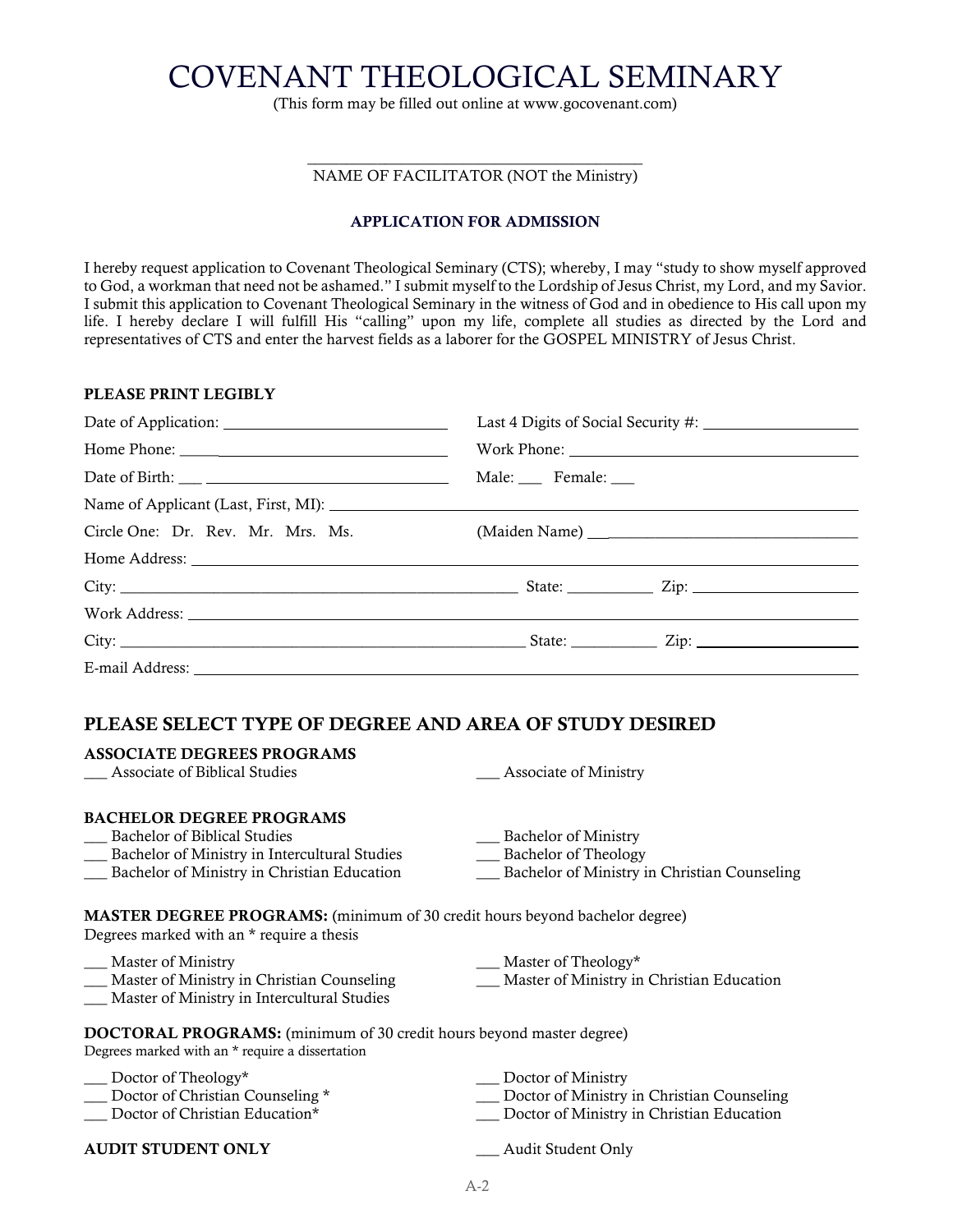# VOCATION and WORK HISTORY

Please list your vocational and working history beginning with your most recent first, then back in years.

| <b>EMPLOYER:</b> |                                                                                                                                                                                                                                |  |
|------------------|--------------------------------------------------------------------------------------------------------------------------------------------------------------------------------------------------------------------------------|--|
|                  |                                                                                                                                                                                                                                |  |
|                  |                                                                                                                                                                                                                                |  |
| Date Began:      | Date Ended: Natural Communication of Date Ended:                                                                                                                                                                               |  |
|                  | PLEASE DESCRIBE POSITION and TYPE(S) OF WORK PERFORMED: _________________________                                                                                                                                              |  |
|                  |                                                                                                                                                                                                                                |  |
|                  |                                                                                                                                                                                                                                |  |
|                  |                                                                                                                                                                                                                                |  |
| <b>EMPLOYER:</b> |                                                                                                                                                                                                                                |  |
|                  |                                                                                                                                                                                                                                |  |
|                  |                                                                                                                                                                                                                                |  |
| Date Began:      |                                                                                                                                                                                                                                |  |
|                  | PLEASE DESCRIBE POSITION and TYPE(S) OF WORK PERFORMED:                                                                                                                                                                        |  |
|                  |                                                                                                                                                                                                                                |  |
|                  | ,我们也不会有什么。""我们的人,我们也不会有什么?""我们的人,我们也不会有什么?""我们的人,我们也不会有什么?""我们的人,我们也不会有什么?""我们的人                                                                                                                                               |  |
|                  |                                                                                                                                                                                                                                |  |
| <b>EMPLOYER:</b> |                                                                                                                                                                                                                                |  |
|                  |                                                                                                                                                                                                                                |  |
|                  |                                                                                                                                                                                                                                |  |
| Date Began:      | Date Ended: Natural Management of Date Ended: Natural Management of the United States of the United States and Date Ended: Natural Management of the United States and Date Ended: Natural Management of the United States and |  |
|                  | PLEASE DESCRIBE POSITION and TYPE(S) OF WORK PERFORMED: _________________________                                                                                                                                              |  |
|                  |                                                                                                                                                                                                                                |  |
|                  |                                                                                                                                                                                                                                |  |
|                  |                                                                                                                                                                                                                                |  |
|                  |                                                                                                                                                                                                                                |  |
| <b>EMPLOYER:</b> |                                                                                                                                                                                                                                |  |
|                  |                                                                                                                                                                                                                                |  |
|                  |                                                                                                                                                                                                                                |  |
| Date Began:      |                                                                                                                                                                                                                                |  |
|                  | PLEASE DESCRIBE POSITION and TYPE(S) OF WORK PERFORMED: _________________________                                                                                                                                              |  |
|                  |                                                                                                                                                                                                                                |  |
|                  |                                                                                                                                                                                                                                |  |
|                  |                                                                                                                                                                                                                                |  |
|                  |                                                                                                                                                                                                                                |  |
|                  |                                                                                                                                                                                                                                |  |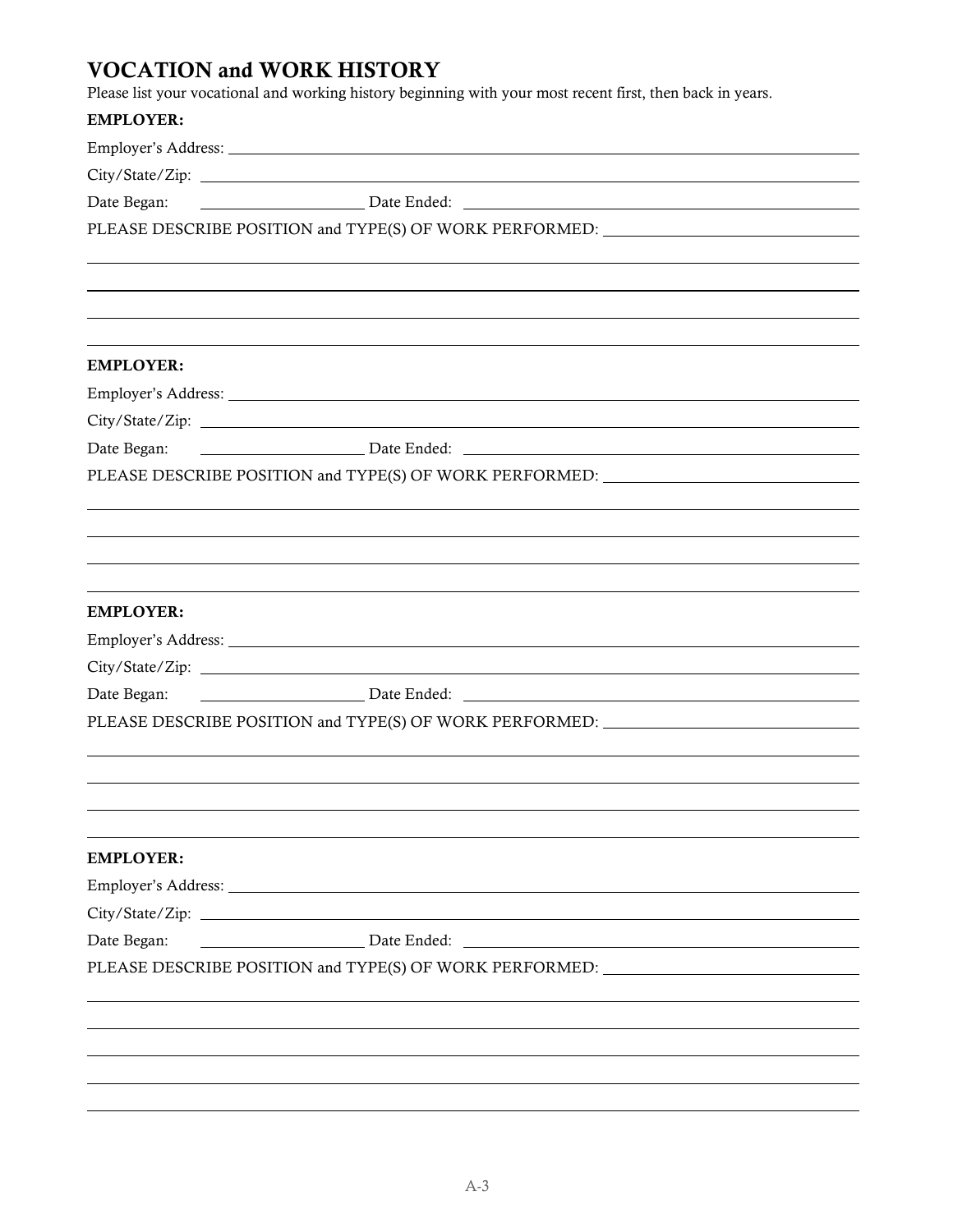# EDUCATIONAL HISTORY:

Please list your educational history, starting with the high school attended, then any vocational, college/university, Bible college/seminary studies completed. If you have not completed a degree, please list the number of hours that you have earned.

| Name of School<br>City and State | <b>Years Attended</b> | Degree/Diploma<br>Diploma, AA, BA,<br>MA, DD, PhD, ThD,<br>etc.) | Credits<br>Earned | Area of Study |
|----------------------------------|-----------------------|------------------------------------------------------------------|-------------------|---------------|
|                                  |                       |                                                                  |                   |               |
|                                  |                       |                                                                  |                   |               |
|                                  |                       |                                                                  |                   |               |
|                                  |                       |                                                                  |                   |               |

### MILITARY HISTORY:

## CHURCH HISTORY:

Please complete the following information listed below regarding your relationship with Jesus Christ, the local church you attend, any positions or responsibilities you may be involved with to support your church (Pastor, Praise and Worship, Teacher, Nursery, Helps, etc.), and any other ministries you may support or be involved with (i.e. missions, evangelism, food banks, etc.). Please continue on additional paper if necessary.

| Date you received Jesus Christ as your Lord and Savior: _________________________                |  |
|--------------------------------------------------------------------------------------------------|--|
| Have you been water baptized? ___ Yes ___ No If yes, when: ______________________                |  |
| Name of church you presently attend:                                                             |  |
|                                                                                                  |  |
|                                                                                                  |  |
| Years in Attendance: Position or Responsibilities: Vears in Attendance: New Years in Attendance: |  |
|                                                                                                  |  |
|                                                                                                  |  |
|                                                                                                  |  |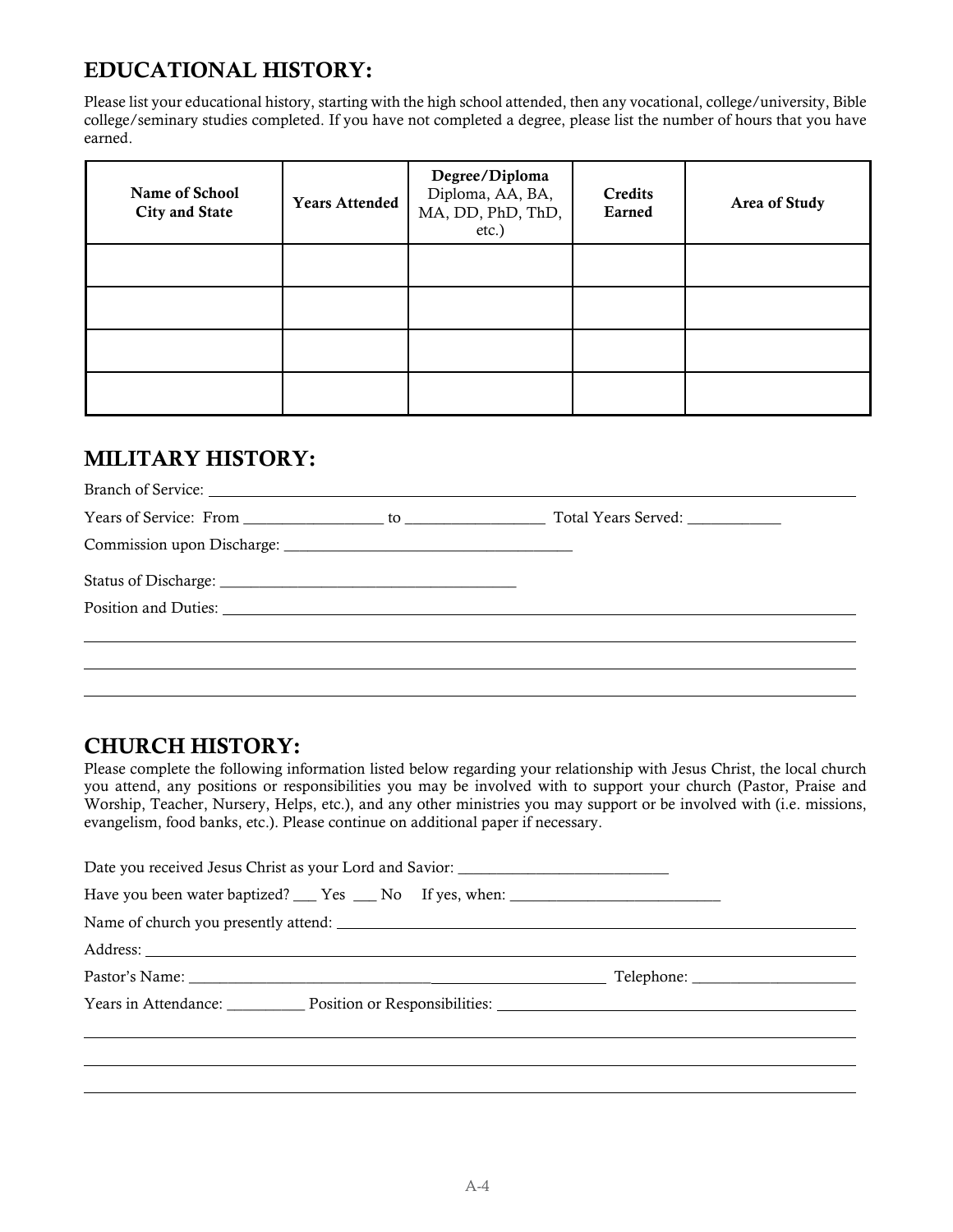| Name of church or ministry                                        |  |
|-------------------------------------------------------------------|--|
|                                                                   |  |
|                                                                   |  |
| Years of labor: Position or Responsibilities: New Years of labor: |  |
| Name of church or ministry                                        |  |
|                                                                   |  |
|                                                                   |  |
| Years of labor: Position or Responsibilities: New Years of labor: |  |
| Name of church or ministry                                        |  |
|                                                                   |  |
|                                                                   |  |
| Years of labor: Position or Responsibilities: New Years of labor: |  |

I hereby state that all of the information listed on this application is true and accurate as unto the Lord as my witness. I hereby grant permission to Covenant Theological Seminary to verify all of the information listed above. I further agree to and understand that any and all Educational Credit Hours, and Ministry Portfolio Credit Hours based upon this application are granted at the discretion of Covenant Theological Seminary. I hereby agree and understand that I will complete all course requirements as unto the Lord Jesus Christ, and I will comply with all Seminary Policies and Financial Commitments in pursuit of academic excellence in the Word of God.

I hereby further understand that all of the courses and degrees of Covenant Theological Seminary are of an ecclesiastical nature and, whether granted or conferred, are in the restricted area of religion with the special purpose of preparing persons to work in the area of religion - whether Educational, Ministerial, or Counseling - and are NOT designed to be used in general academic circles.

| APPLICANT'S SIGNATURE: |  |
|------------------------|--|
|                        |  |

Date: \_\_\_\_\_\_\_\_\_\_\_\_\_\_\_\_\_\_\_\_\_\_\_\_\_\_\_\_\_\_\_\_\_\_\_\_\_\_

Return Completed Application with payment (\$50 per application) to:

 COVENANT THEOLOGICAL SEMINARY REGISTRAR'S OFFICE PO Box 1177 Greenville, NC 27835

APPLICATION FEE IS NON-REFUNDABLE!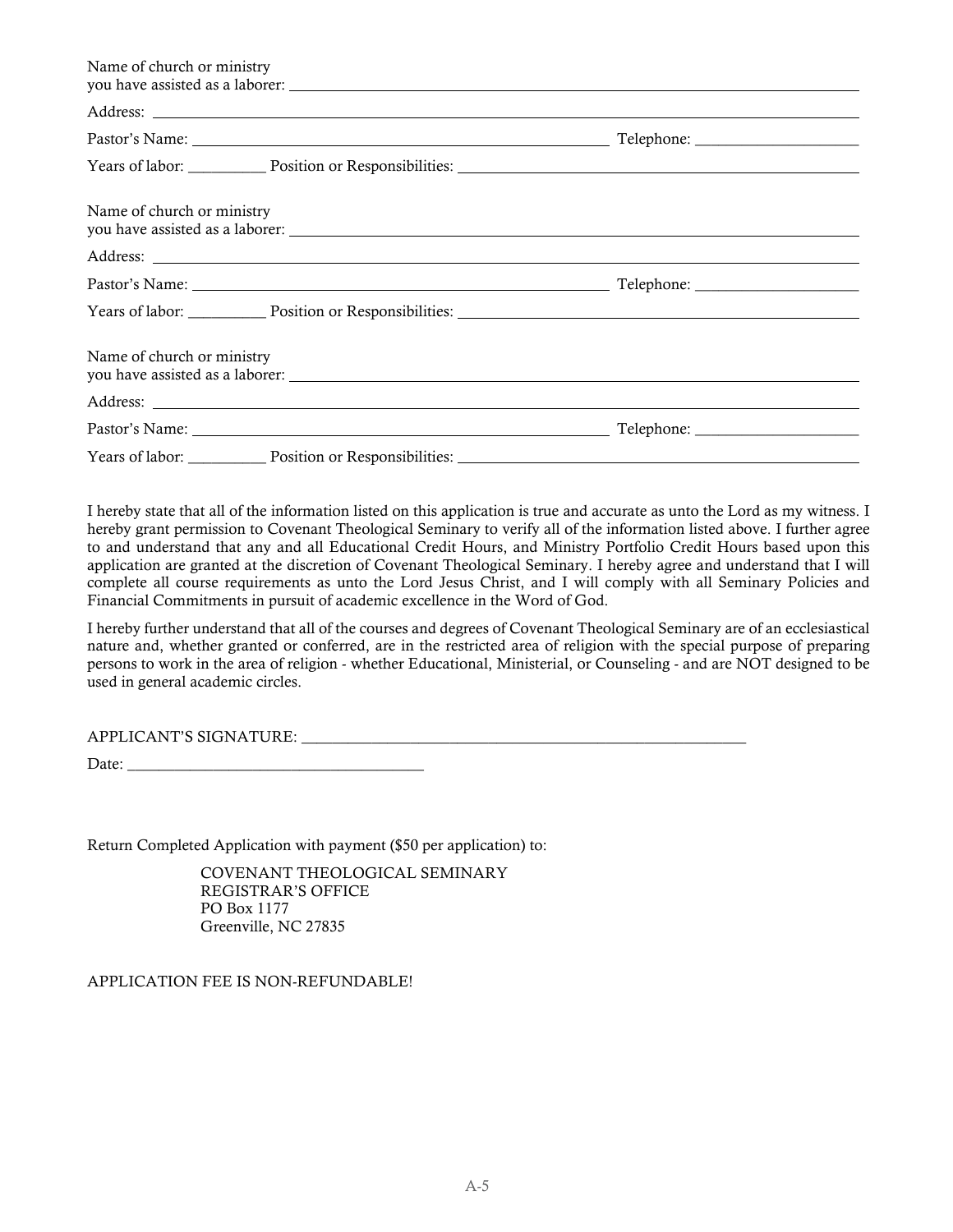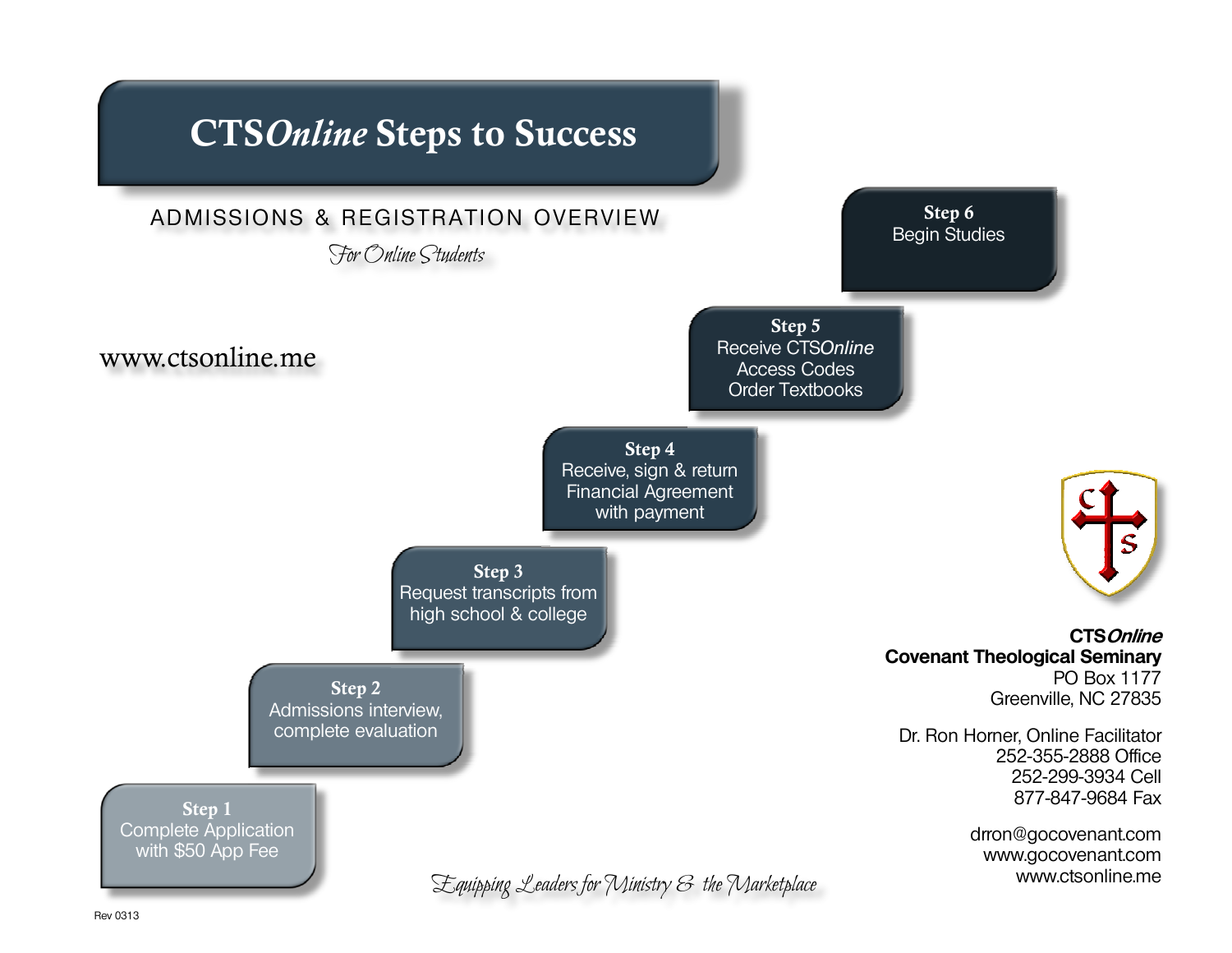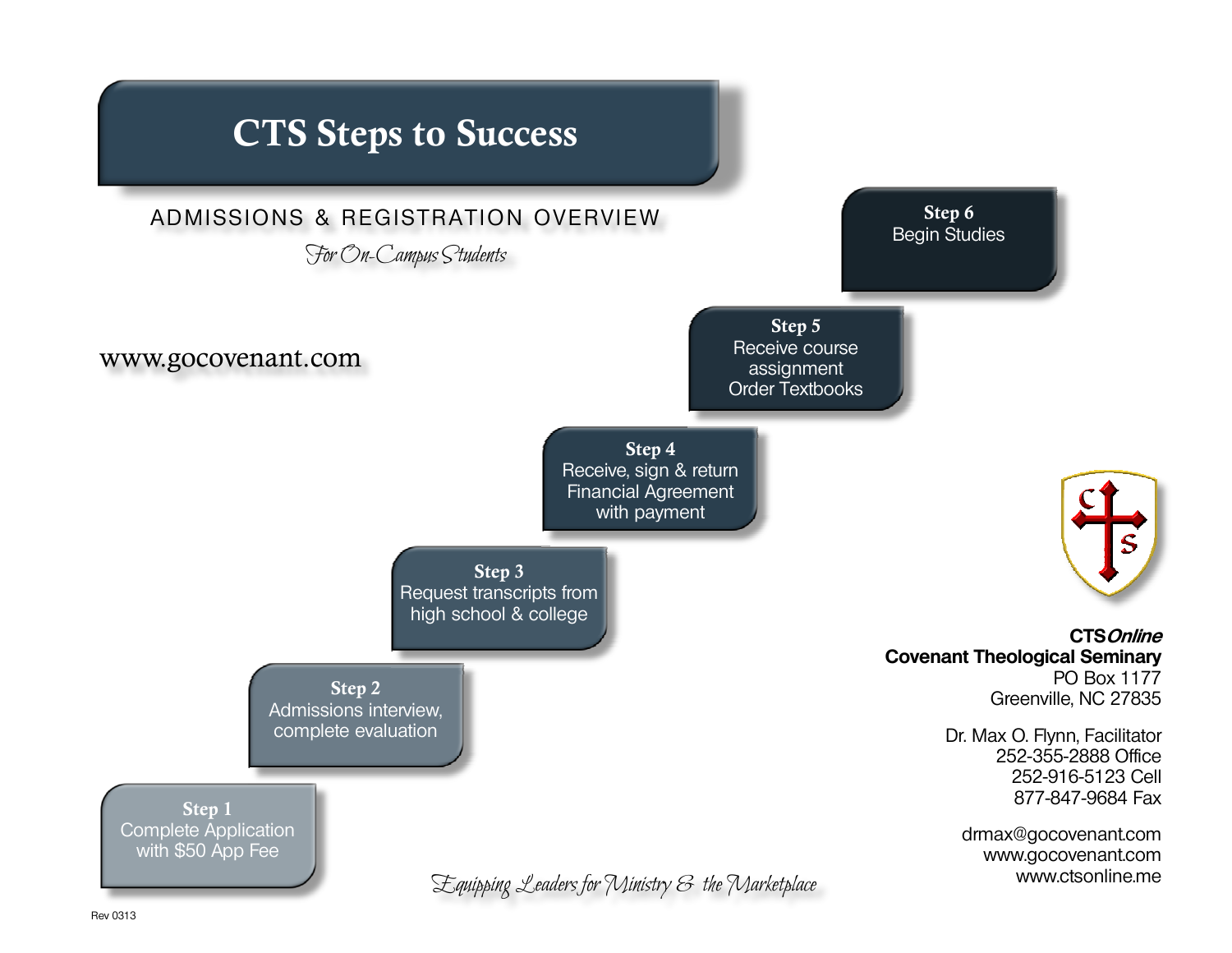### STUDENT EVALUATION - CREDITS TRANSFERRED

Covenant Theological Seminary | PO Box 1177 | Greenville, NC 27835

| Name    |                                                                                                                                                                                                                                                                               | Last four digits of Social Security # |
|---------|-------------------------------------------------------------------------------------------------------------------------------------------------------------------------------------------------------------------------------------------------------------------------------|---------------------------------------|
| Address |                                                                                                                                                                                                                                                                               | Telephone Number                      |
|         | City/State/Zip Code                                                                                                                                                                                                                                                           | CTS Facilitator                       |
| Ι.      | MINISTRY PORTFOLIO EXPERIENCE: Sections "a, b, c" below combine for a maximum<br>of 30 credit hours applicable towards an Associate or Bachelor degree ONLY. NO credits are<br>applicable towards a Master or Doctorate degree.                                               |                                       |
|         | (a) Years of ministry on a church staff or in evangelism:                                                                                                                                                                                                                     | $X6 =$                                |
|         | (b) Years in a teaching position:                                                                                                                                                                                                                                             | $X6 =$                                |
|         | (c) Total Hours of seminars/workshops                                                                                                                                                                                                                                         | $divided by 20 =$                     |
|         | related to Christian Experience (maximum 30 hours)                                                                                                                                                                                                                            | $a + b + c =$                         |
| $\Pi$ . | POST HIGH SCHOOL EDUCATION: Please list as semester hours. To convert "Quarter"<br>Hours" to semester hours, multiply quarter hours by 4/5 or 80%. Credit Hours are validated<br>with support of transcripts from an approved college, university, Bible school, or seminary. |                                       |
|         | (a) College or University earned credit hours:                                                                                                                                                                                                                                |                                       |
|         | (b) Bible School or Seminary earned credit hours: +                                                                                                                                                                                                                           |                                       |
|         | TOTAL Post High School Credit Hours $(a + b)$ :                                                                                                                                                                                                                               |                                       |
| III.    | TOTAL CREDITS: (Add totals from $I + II + III$ ) =                                                                                                                                                                                                                            | Total:                                |
|         |                                                                                                                                                                                                                                                                               |                                       |
|         |                                                                                                                                                                                                                                                                               |                                       |
|         |                                                                                                                                                                                                                                                                               |                                       |
|         |                                                                                                                                                                                                                                                                               |                                       |
|         | DEGREE PLAN ENROLLED:                                                                                                                                                                                                                                                         |                                       |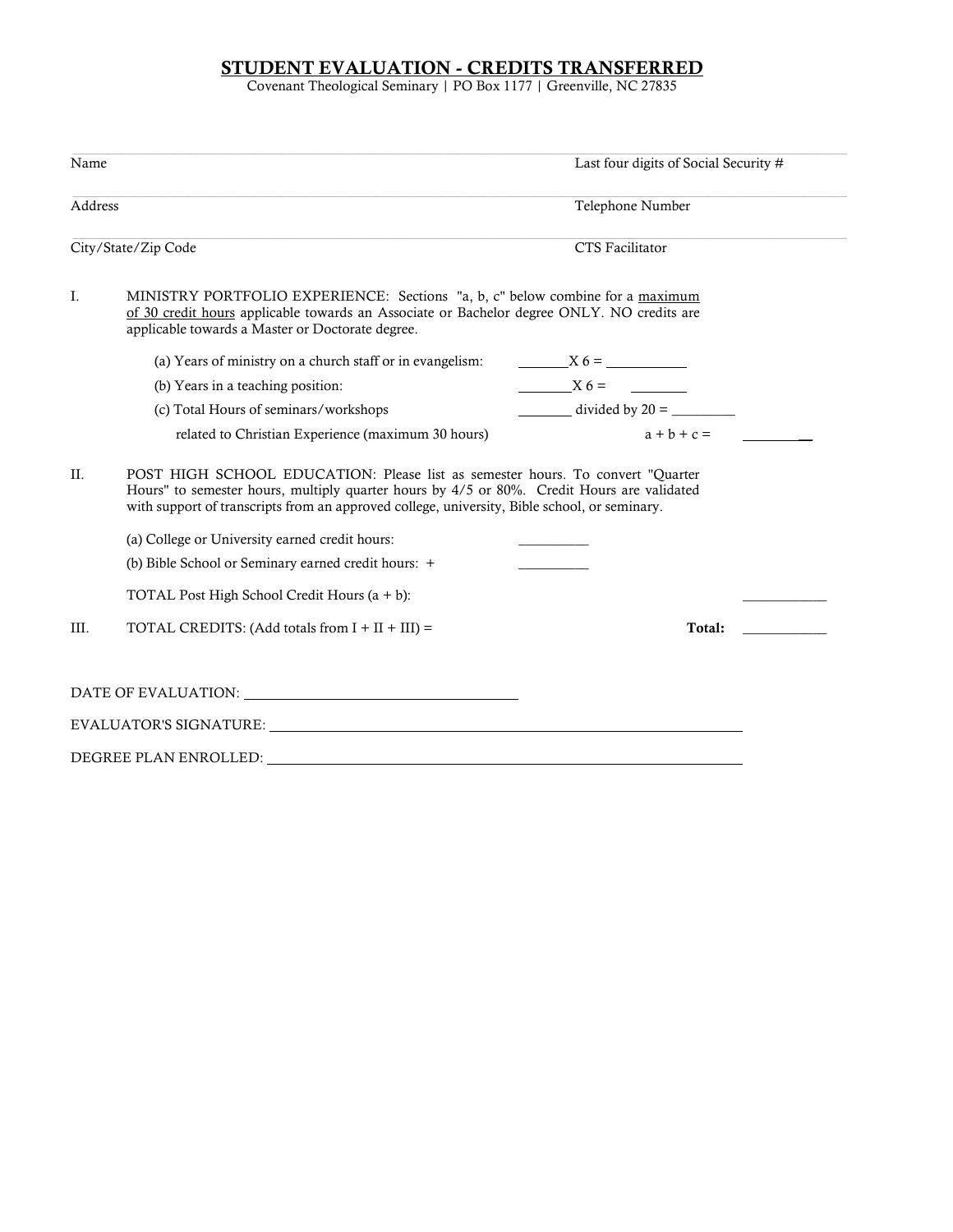| <b>SIX PREREQUISITE CORE COURSES:</b>                               | (w/our *e-material fees) |       |
|---------------------------------------------------------------------|--------------------------|-------|
| 1. MN5933 The Way of the Master by Ray Comfort (TWOTM)              | Video/Study Guide        | \$30  |
| 2. MN5513 The Seven Mountain Strategy by Lance Wallnau (7MTN I)     | Video/Audio              | \$30  |
| 3. SG5153 Four Keys to Hearing God's Voice by Mark Virkler (4 Keys) | Video/Study Guide        | \$30  |
| 4. SG5273 The Bait of Satan by John Bevere (BOS)                    | Video                    | \$30  |
| 5. SG5163 The Normal Christian Life by Watchman Nee (NCL)           | eBooks                   | \$30  |
| 6. SG5103 Could You Not Tarry One Hour by Larry Lea (CYNTOH)        | Video/CG/StudyGuide      | \$30  |
| TOTAL                                                               |                          | \$180 |

\*Hard copy material fee for Audio/Video \$50 each

#### ADDITIONAL STUDENT COURSE BOOKS NEEDED:

- 1. TWOTM Video above, Books below:
	- a. The Way of the Master by Ray Comfort & Kirk Cameron, \$ 15
	- b. God has a Wonderful Plan for Your Life by Ray Comfort, \$10
- 2. 7MTN I Video/Audio above, Books below:
	- a. The Seven Mountain Mantel, Johnny Enlow, \$ 15
	- b. (The Seven Mountain Prophecy. Optional & did not add in total).
- 3. 4 Keys Video above, Books below:
	- a. 4 Keys to Hearing God's Voice, Mark Virkler, \$ 15
	- b. Naturally Supernatural: Letting Jesus Live Through You, \$ 10
- 4. BOS Video above, Books below:
	- a. Bait of Satan, John Bevere, \$ 15
	- b. Total Forgiveness: True Inner Peace Awaits You, Dr. R. T. Kendall, \$15
- 5. NCL No videos, Books:
	- a. The Normal Christian Life, Watchman Nee, price in materials
	- b. Changed into His Likeness, Watchman Nee, price in materials
	- c. Release of the Spirit, Watchman Nee, price in materials
- 6. CYNTOH Video above, Books below:
	- a. Could You Not Tarry One Hour? Larry Lea, \$ 15
	- b. Building Your Personal House of Prayer, by Larry Kreider, \$ 15

#### ESTIMATED ADDITIONAL BOOK TOTAL…………………………………………………...\$ 120

>US Mailing & Handling fee if books are mailed \$7.50 each, but less if mailed in mass. >These courses are also available at www.ctsonline.me and there is a \$20 access fee for each course for each student's online studies.

>The student is required to purchase course book(s)